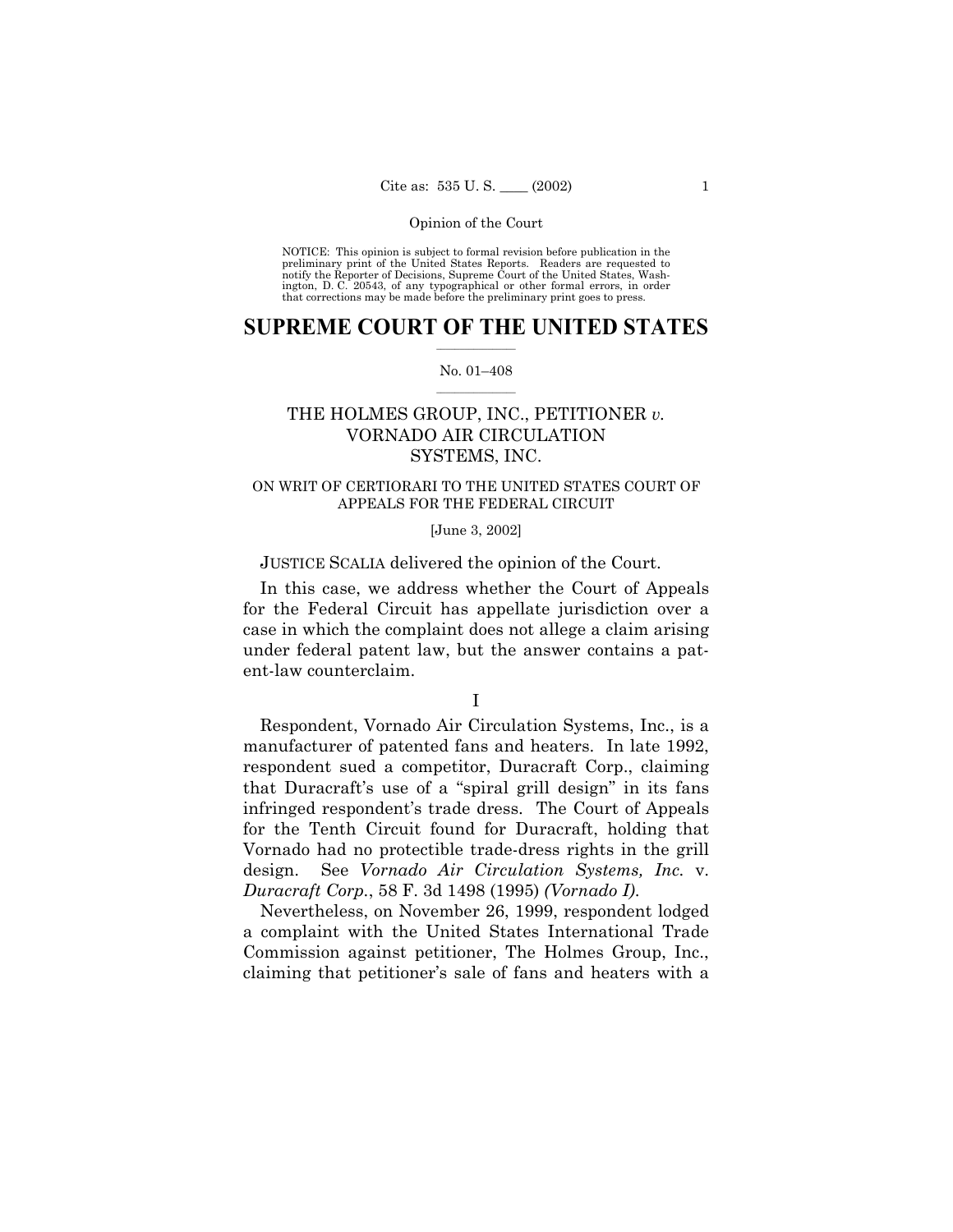spiral grill design infringed respondent's patent and the same trade dress held unprotectible in *Vornado I*. Several weeks later, petitioner filed this action against respondent in the United States District Court for the District of Kansas, seeking, *inter alia*, a declaratory judgment that its products did not infringe respondent's trade dress and an injunction restraining respondent from accusing it of trade-dress infringement in promotional materials. Respondent's answer asserted a compulsory counterclaim alleging patent infringement.

The District Court granted petitioner the declaratory judgment and injunction it sought. 93 F. Supp. 2d 114 (Kan. 2000). The court explained that the collateral estoppel effect of *Vornado I* precluded respondent from relitigating its claim of trade-dress rights in the spiral grill design. It rejected respondent's contention that an intervening Federal Circuit case, *Midwest Industries, Inc.* v. *Karavan Trailers, Inc.*, 175 F. 3d 1356 (1999), which disagreed with the Tenth Circuit's reasoning in *Vornado I*, constituted a change in the law of trade dress that warranted relitigation of respondent's trade-dress claim. The court also stayed all proceedings related to respondent's counterclaim, adding that the counterclaim would be dismissed if the declaratory judgment and injunction entered in favor of petitioner were affirmed on appeal.

Respondent appealed to the Court of Appeals for the Federal Circuit. Notwithstanding petitioner's challenge to its jurisdiction, the Federal Circuit vacated the District Courtís judgment, 13 Fed. Appx. 961 (2001), and remanded for consideration of whether the "change in the law" exception to collateral estoppel applied in light of *TrafFix Devices, Inc.* v. *Marketing Displays, Inc.*, 532 U. S. 23 (2001), a case decided after the District Court's judgment which resolved a circuit split involving *Vornado I* and *Midwest Industries*. We granted certiorari to consider whether the Federal Circuit properly asserted jurisdiction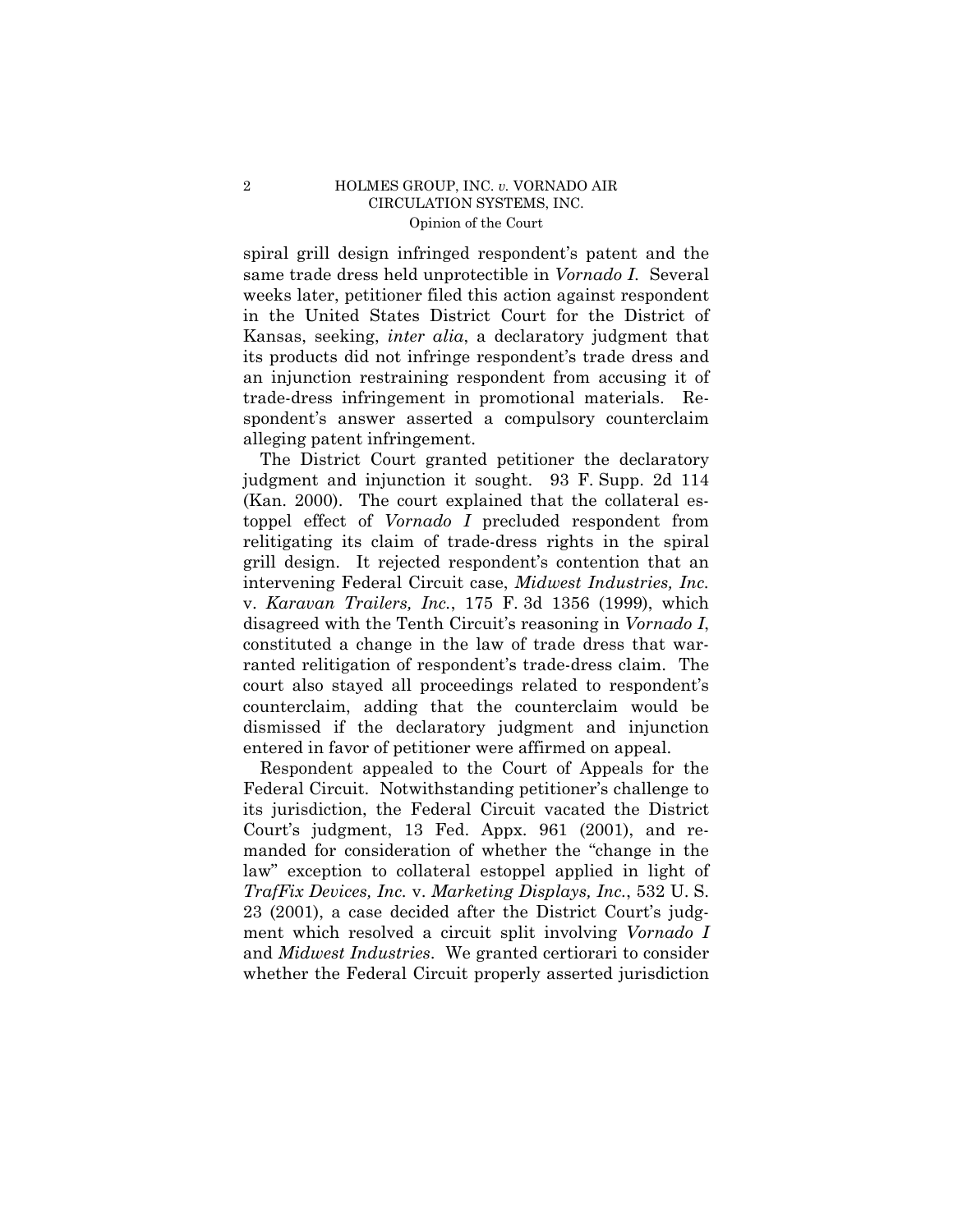over the appeal. 534 U.S. 1016 (2001).

### $\rm II$

Congress vested the Federal Circuit with exclusive jurisdiction over "an appeal from a final decision of a district court of the United States . . . if the jurisdiction of *that court* was based, in whole or in part, on [28 U.S.C. §]  $1338 \ldots$ ." 28 U.S.C.  $$1295(a)(1)$  (emphasis added). Section  $1338(a)$ , in turn, provides in relevant part that "[t] he district courts shall have original jurisdiction of any civil action arising under any Act of Congress relating to patents ...." Thus, the Federal Circuit's jurisdiction is fixed with reference to that of the district court, and turns on whether the action arises under federal patent law.<sup>1</sup>

Section 1338(a) uses the same operative language as  $28$ U.S.C. §1331, the statute conferring general federalquestion jurisdiction, which gives the district courts "original jurisdiction of all civil actions *arising under* the Constitution, laws, or treaties of the United States." (Emphasis added.) We said in Christianson v. Colt Industries *Operating Corp.*, 486 U.S. 800, 808 (1988), that "[l]inguistic consistency" requires us to apply the same test to determine whether a case arises under  $$1338(a)$  as under §1331.

The well-pleaded-complaint rule has long governed whether a case "arises under" federal law for purposes of §1331.<sup>2</sup> See, e.g., Phillips Petroleum Co. v. Texaco Inc.,

<sup>&</sup>lt;sup>1</sup>Like Christianson v. Colt Industries Operating Corp., 486 U.S. 800, 814–815 (1988), this case does not call upon us to decide whether the Federal Circuit's jurisdiction is fixed with reference to the complaint as initially filed or whether an actual or constructive amendment to the complaint raising a patent-law claim can provide the foundation for the Federal Circuit's jurisdiction.

<sup>&</sup>lt;sup>2</sup>The well-pleaded-complaint rule also governs whether a case is removable from state to federal court pursuant to 28 U.S.C. §1441(a), which provides in relevant part: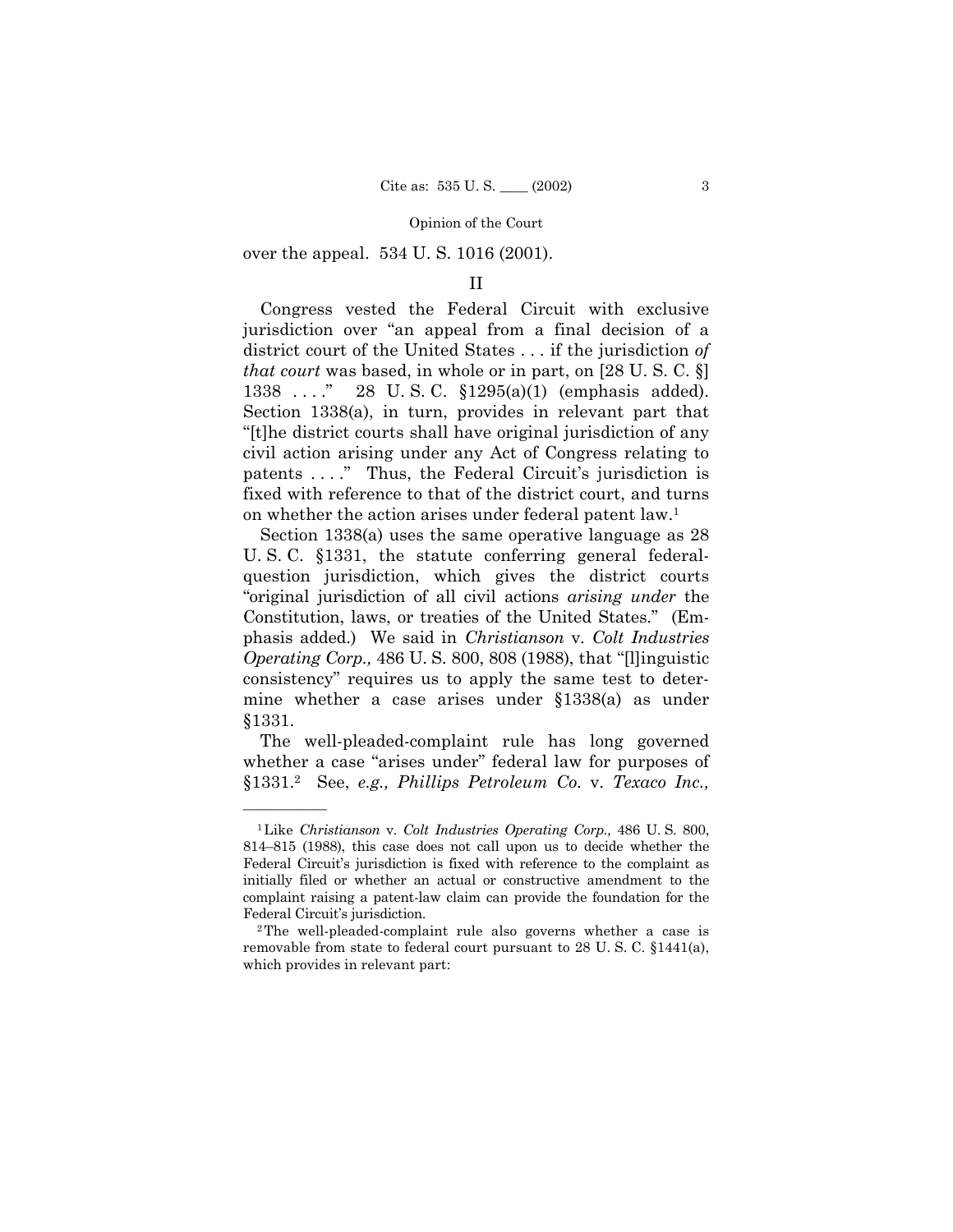415 U.S. 125, 127-128 (1974) (per curiam). As "appropriately adapted to  $$1338(a)$ ," the well-pleaded-complaint rule provides that whether a case "arises under" patent law "must be determined from what necessarily appears in the plaintiff's statement of his own claim in the bill or declaration ...." Christianson, 486 U.S., at 809 (internal quotation marks omitted). The plaintiff's well pleaded complaint must "establis<sup>[h]</sup> either that federal patent law creates the cause of action or that the plaintiff's right to relief necessarily depends on resolution of a substantial question of federal patent law ...." Ibid. Here, it is undisputed that petitioner's well pleaded complaint did not assert any claim arising under federal patent law. The Federal Circuit therefore erred in asserting jurisdiction over this appeal.

 $\mathbf{A}$ 

Respondent argues that the well-pleaded-complaint rule, properly understood, allows a counterclaim to serve as the basis for a district court's "arising under" jurisdiction. We disagree.

Admittedly, our prior cases have only required us to address whether a federal defense, rather than a federal counterclaim, can establish "arising under" jurisdiction. Nevertheless, those cases were decided on the principle that federal jurisdiction generally exists "only when a federal question is presented on the face of the *plaintiff's* properly pleaded complaint." Caterpillar Inc. v. Williams,

 $\overline{4}$ 

<sup>&</sup>quot;Except as otherwise expressly provided by Act of Congress, any civil action brought in a State court of which the district courts of the United States have original jurisdiction, may be removed by the defendant or the defendants, to the district court of the United States for the district and division embracing the place where such action is pending."

See Franchise Tax Bd. of Cal. v. Construction Laborers Vacation Trust for Southern Cal., 463 U.S. 1 (1983).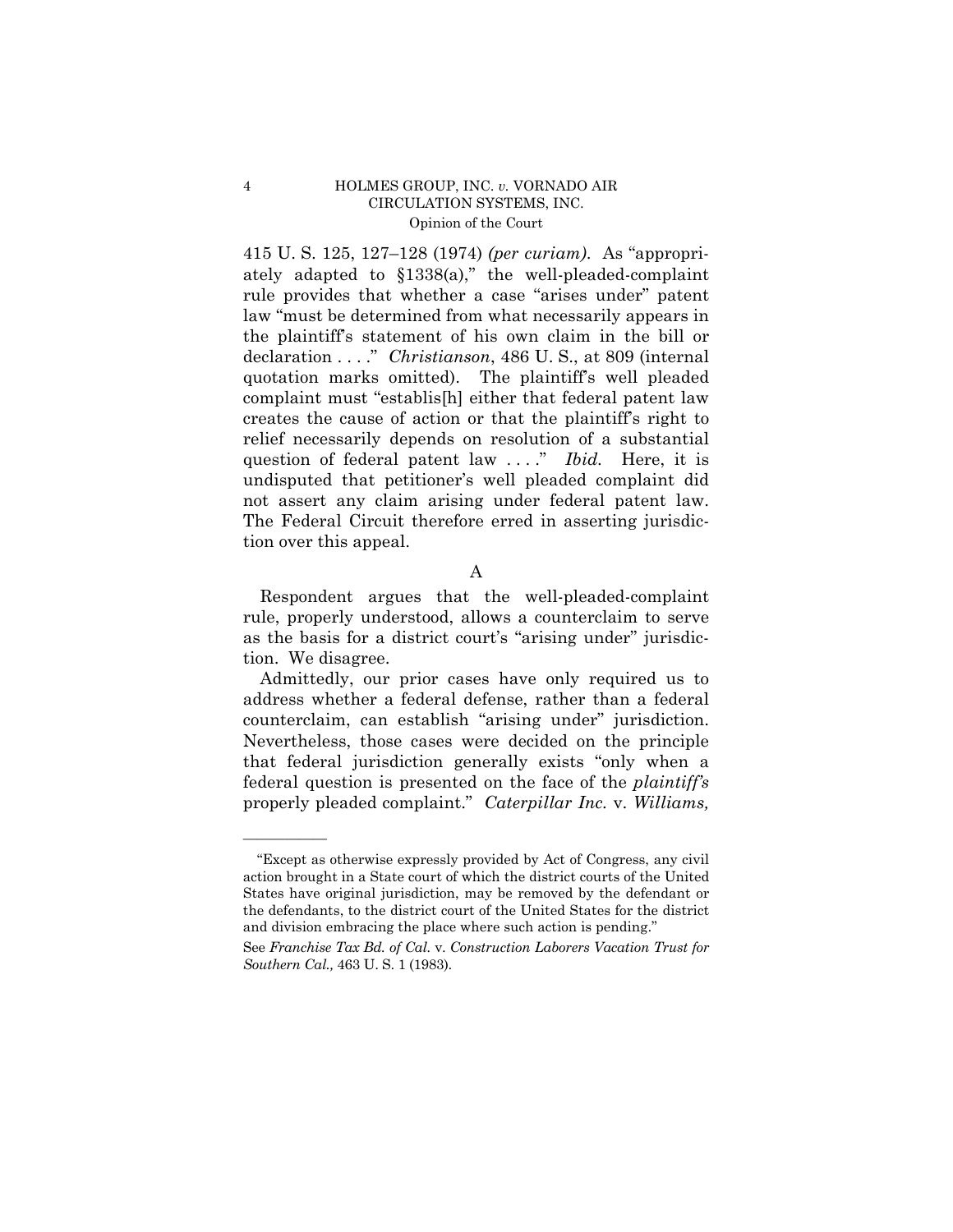482 U.S. 386, 392 (1987) (emphasis added). As we said in The Fair v. Kohler Die & Specialty Co., 228 U.S. 22, 25  $(1913)$ , whether a case arises under federal patent law "cannot depend upon the answer." Moreover, we have declined to adopt proposals that "the answer as well as the complaint ... be consulted before a determination [is] made whether the case 'ar[ises] under' federal law .... Franchise Tax Bd. of Cal. v. Construction Laborers Vacation Trust for Southern Cal., 463 U.S. 1, 10-11, n. 9 (1983) (citing American Law Institute, Study of the Division of Jurisdiction Between State and Federal Courts  $$1312$ , pp. 188–194 (1969)). It follows that a counterclaim—which appears as part of the defendant's answer, not as part of the plaintiff's complaint—cannot serve as the basis for "arising under" jurisdiction. See, e.g., In re Adams, 809 F. 2d 1187, 1188, n. 1 (CA5 1987); FDIC v. *Elefant*, 790 F. 2d 661, 667 (CA7 1986); Takeda v. Northwestern National Life Ins. Co., 765 F. 2d 815, 822 (CA9 1985); 14B C. Wright, A. Miller, & E. Cooper, Federal Practice and Procedure  $\S 3722$ , pp. 402–414 (3d ed. 1998).

Allowing a counterclaim to establish "arising under" jurisdiction would also contravene the longstanding policies underlying our precedents. First, since the plaintiff is "the master of the complaint," the well-pleaded-complaint rule enables him, "by eschewing claims based on federal  $law, \ldots$  to have the cause heard in state court." Caterpil*lar Inc., supra, at 398–399.* The rule proposed by respondent, in contrast, would leave acceptance or rejection of a state forum to the master of the counterclaim. It would allow a defendant to remove a case brought in state court under state law, thereby defeating a plaintiff's choice of forum, simply by raising a federal counterclaim. Second, conferring this power upon the defendant would radically expand the class of removable cases, contrary to the "[d]ue regard for the rightful independence of state governments" that our cases addressing removal require. See Shamrock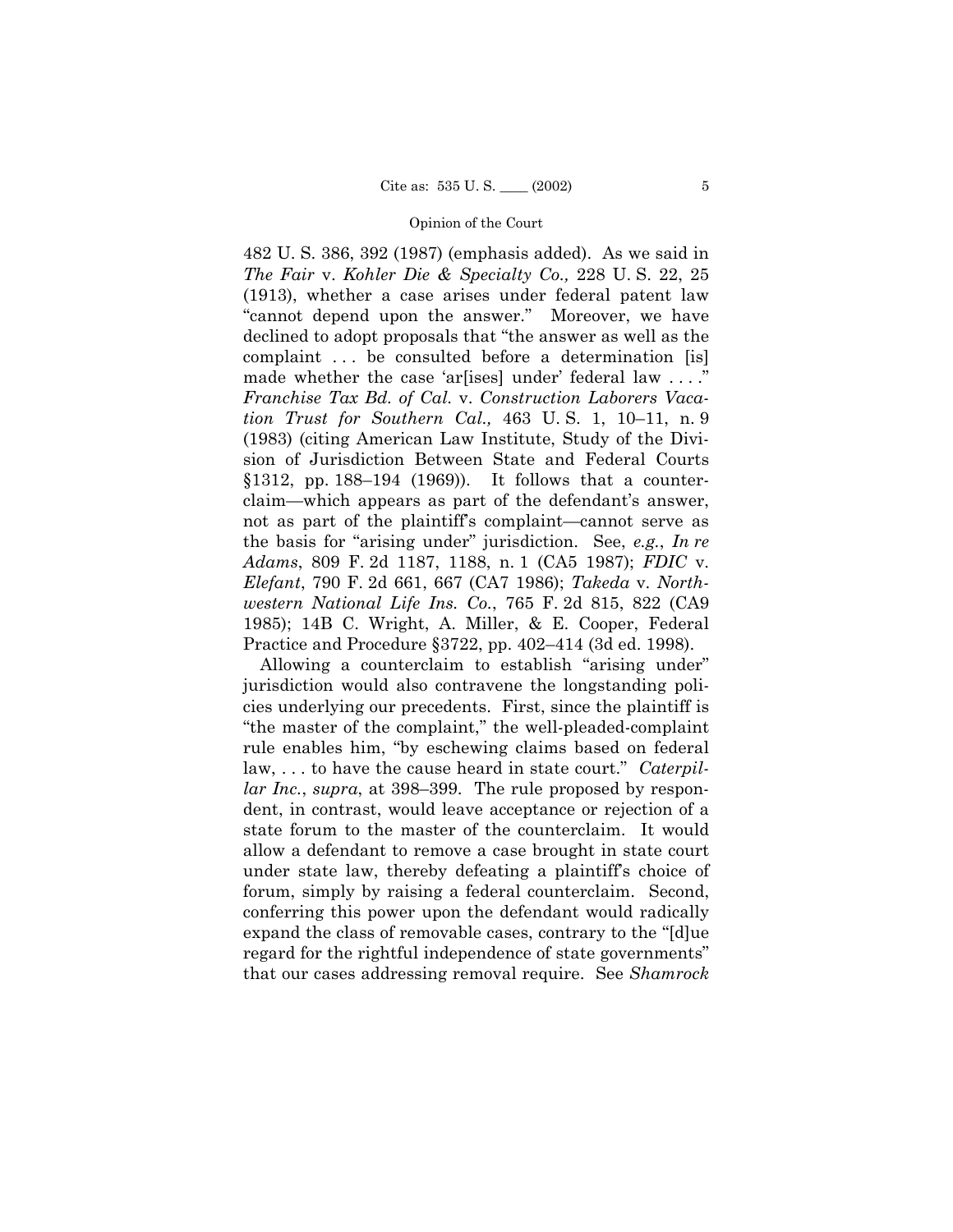*Oil & Gas Corp.* v. *Sheets*, 313 U.S. 100, 109 (1941) (internal quotation marks omitted). And finally, allowing responsive pleadings by the defendant to establish "arising under" jurisdiction would undermine the clarity and ease of administration of the well-pleaded-complaint doctrine, which serves as a "quick rule of thumb" for resolving jurisdictional conflicts. See Franchise Tax Bd., supra, at 11.

For these reasons, we decline to transform the longstanding well-pleaded-complaint rule into the "well-pleaded-complaint-or-counterclaim rule" urged by respondent.

B

Respondent argues, in the alternative, that even if a counterclaim generally cannot establish the original "arising under" jurisdiction of a district court, we should interpret the phrase "arising under" differently in ascertaining the Federal Circuit's jurisdiction. In respondent's view, effectuating Congress's goal of "promoting the uniformity of patent law," Brief for Respondent 21, requires us to interpret  $\S$ [1295(a)(1) and 1338(a) to confer exclusive appellate jurisdiction on the Federal Circuit whenever a patent-law counterclaim is raised.<sup>3</sup>

 $\,6\,$ 

<sup>&</sup>lt;sup>3</sup>Echoing a variant of this argument, JUSTICE GINSBURG contends that "giv[ing] effect" to Congress's intention "to eliminate forum shopping and to advance uniformity in ... patent law" requires that the Federal Circuit have exclusive jurisdiction whenever a patent claim was "actually adjudicated." Post, at 1-2 (opinion concurring in judgment). We rejected precisely this argument in *Christianson*, viz., the suggestion that the Federal Circuit's jurisdiction is "fixed 'by reference to the case actually litigated." 486 U.S., at 813 (quoting Brief for Respondent in Christianson v. Colt Industries Operating Corp., O.T. 1987, No. 87–499, p. 31). We held that the Federal Circuit's jurisdiction, like that of the district court, "is determined by reference to the wellpleaded complaint, not the well-tried case." 486 U.S., at 814.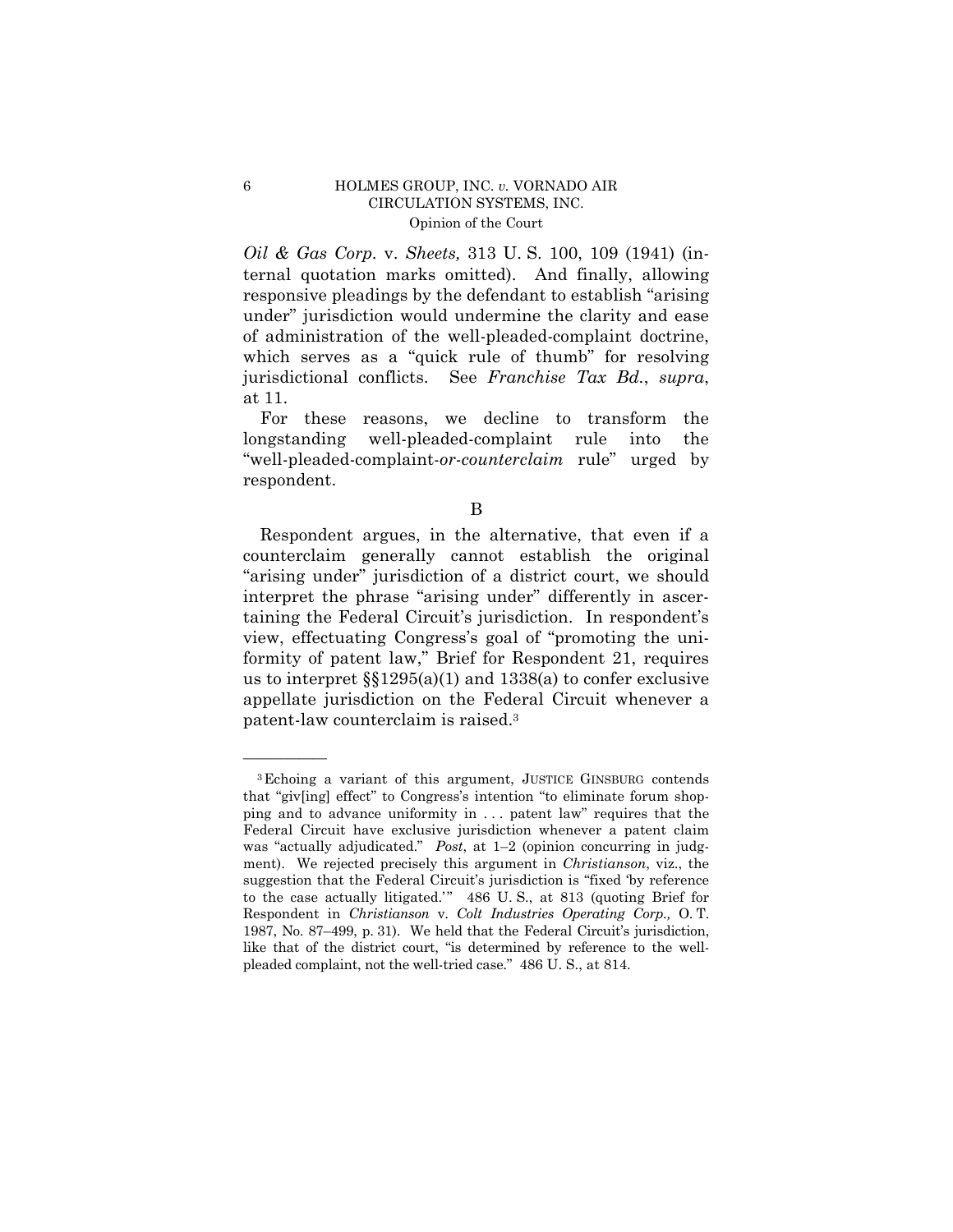We do not think this option is available. Our task here is not to determine what would further Congress's goal of ensuring patent-law uniformity, but to determine what the words of the statute must fairly be understood to mean. It would be difficult enough to give "arising under" the meaning urged by respondent if that phrase appeared in  $$1295(a)(1)$ —the jurisdiction-conferring statute—*itself*. Cf. Economic Stabilization Act of 1970,  $\S 211(b)(2)$ , 85 Stat. 749 (providing the Temporary Emergency Court of Appeals with exclusive jurisdiction over appeals "in cases and controversies arising under this title"). Even then the phrase would not be some neologism that might justify our adverting to the general purpose of the legislation, but rather a term familiar to all law students as invoking the well-pleaded-complaint rule. Cf. Coastal States Marketing, Inc. v. New England Petroleum Corp., 604 F. 2d 179, 183 (CA2 1979) ("The use of the phrase 'cases and controversies arising under ... is strong evidence that Congress intended to borrow the body of decisional law that has developed under  $28$  U.S.C.  $\S$ 1331 and other grants of jurisdiction to the district courts over cases 'arising under' various regulatory statutes"). But the present case is even weaker than that, since  $$1295(a)(1)$  does not itself use the term, but rather refers to jurisdiction under §1338, where it is well established that "arising under any Act of Congress relating to patents" invokes, specifically, the wellpleaded-complaint rule. It would be an unprecedented feat of interpretive necromancy to say that  $$1338(a)$ 's "arising under" language means one thing (the wellpleaded-complaint rule) in its own right, but something quite different (respondent's complaint-or-counterclaim rule) when referred to by  $$1295(a)(1).4$ 

<sup>&</sup>lt;sup>4</sup>Although JUSTICE STEVENS agrees that a correct interpretation of  $\S1295(a)(1)$  does not allow a patent-law counterclaim to serve as the